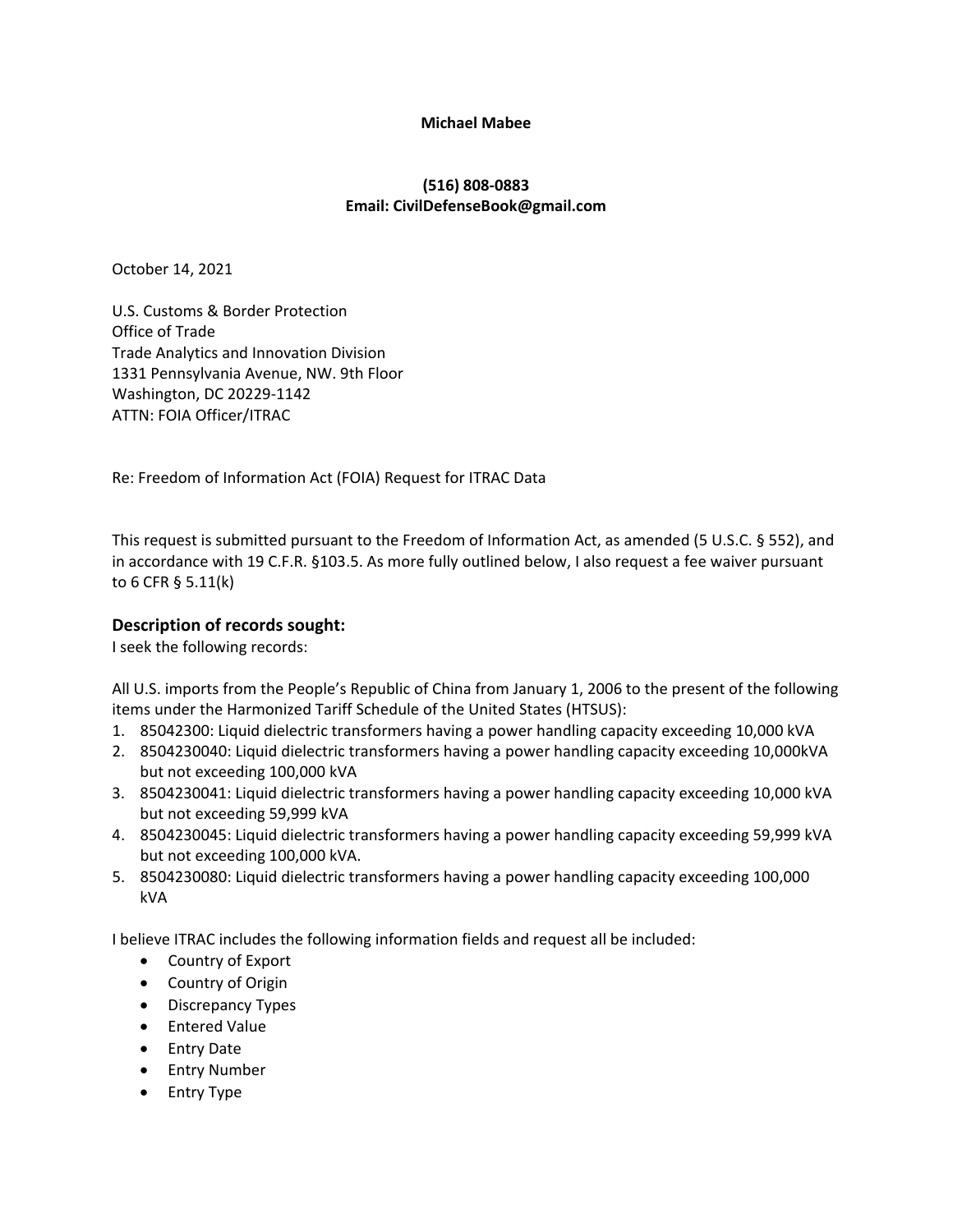- Est. Duty/Rate
- Est. Tax
- Exams
- Export Date
- Filer
- HTS Number/Desc.
- Manuf. ID
- Mode of Transport
- Port of Lading/Unlading
- Related Party Status
- Special Program Ind.
- Ultimate Consignee

In addition, if not included in the above, I request:

- **•** Importer Name
- Manufacturer Name
- Related Party name
- Consignee Name

I understand ITRAC is provided in electronic format (e.g., Microsoft Excel or Microsoft Access) on computer disk, CD‐ROM, or electronic mail, whichever is most convenient.

## **Request for Waiver of Fees:**

I am a private citizen with expertise in emergency preparedness and critical infrastructure protection. I maintain a website where I intend to disseminate this information<sup>1</sup>. I accept no advertising on my website and derive no revenue from writing or posting my research articles. I have no commercial interest in these records and will use these records in research and information dissemination to the public.

As set forth fully below, I am entitled to a waiver of fees as I meet all the requirements of 6 CFR § 5.11(k).

**Requirement:** 6 CFR § 5.11(k)(2): In deciding whether disclosure of the requested information is in the public interest because it is likely to contribute significantly to public understanding of operations or activities of the government, components will consider the following factors:

- (i) The subject of the request must concern identifiable operations or activities of the federal government, with a connection that is direct and clear, not remote or attenuated.
- (ii) Disclosure of the requested records must be meaningfully informative about government operations or activities in order to be "likely to contribute" to an increased public understanding of those operations or activities. The disclosure of information that already is in the public domain, in either the same or a substantially identical form, would not contribute to such understanding where nothing new would be added to the public's understanding.

<sup>1</sup> https://michaelmabee.info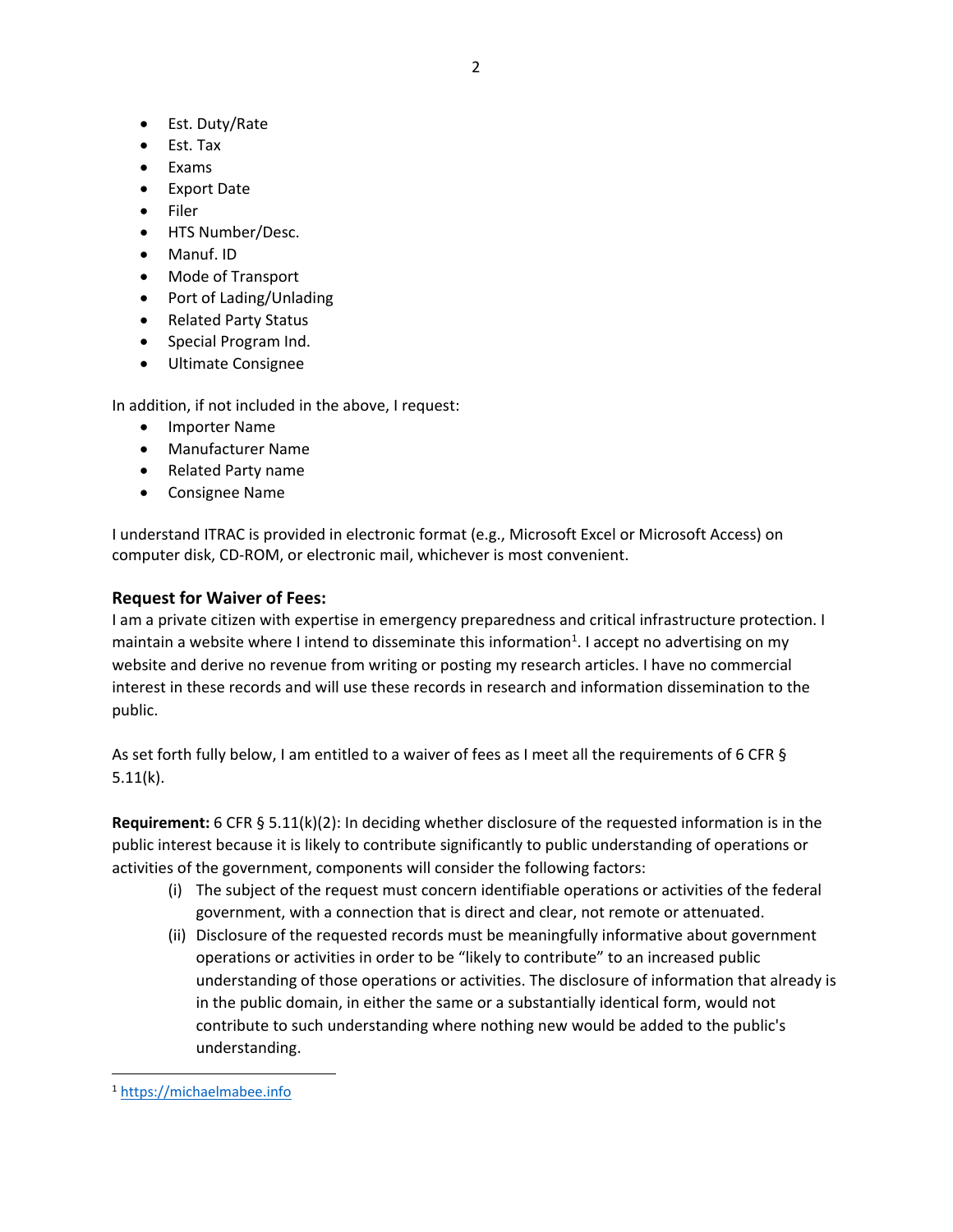- (iii) The disclosure must contribute to the understanding of a reasonably broad audience of persons interested in the subject, as opposed to the individual understanding of the requester. A requester's expertise in the subject area as well as his or her ability and intention to effectively convey information to the public shall be considered. It shall be presumed that a representative of the news media will satisfy this consideration.
- (iv) The public's understanding of the subject in question must be enhanced by the disclosure to a significant extent. However, components shall not make value judgments about whether the information at issue is "important" enough to be made public.

### **Answer:**

- (i) The protection of the critical infrastructure, including the electric grid, is a clear function of the federal government.<sup>2</sup> The vulnerability of the electric grid to cyberattack and the possibility that the equipment covered by this FOIA request has been installed in the electric grid may have risks or vulnerabilities is of the utmost concern. These imports concern the operations or activities of the government as there are presently no government restrictions on these imports since Executive Order 13920 (Securing the United States Bulk‐Power System) has been suspended by Executive Order 13990.
- (ii) These records are the only source of data on the import of equipment which was formerly subject to Executive Order 13920 restrictions. These records will inform the public of the scope of potential threats occurring before Executive Order 13920 and after it was suspended by Executive Order 13990.
- (iii) Disclosure of this information will inform the public as to the actions the government and regulators have taken to ensure the security of the electric grid. There has been a great deal public attention to the security of the electric grid, as well as cyber threats from adversaries of the United States, such as the PRC.<sup>3</sup>
- (iv) Because these records are the only source of data on the import of equipment which was formerly subject to Executive Order 13920 restrictions. These records will greatly enhance the public understanding of the need for adequate protection of the electric grid from equipment imported from adversaries of the U.S.

**Requirement** 6 CFR § 5.11(k)(3) To determine whether disclosure of the requested information is primarily in the commercial interest of the requester, components will consider the following factors:

(i) Components shall identify any commercial interest of the requester, as defined in paragraph (b)(1) of this section, that would be furthered by the requested disclosure. Requesters shall be given an opportunity to provide explanatory information regarding this consideration.

<sup>2</sup> Executive Order 13800 "Strengthening the Cybersecurity of Federal Networks and Critical Infrastructure." May 11, 2017. https://www.gpo.gov/fdsys/pkg/FR‐2017‐05‐16/pdf/2017‐10004.pdf; Presidential Policy Directive 21 (PPD‐21) – Critical Infrastructure Security and Resilience. February 12, 2013. https://obamawhitehouse.archives.gov/the-press-office/2013/02/12/presidential-policy-directive-critical-

infrastructure‐security‐and‐resil.

<sup>&</sup>lt;sup>3</sup> See Secretary of Energy's comments to CNN at: https://www.cnn.com/2021/06/06/politics/us-power-gridjennifer-granholm-cnntv/index.html and see Steve Holland and Doina Chiacu. Reuters. "U.S. and allies accuse China of global hacking spree." July 20, 2021. https://www.reuters.com/technology/us-allies-accuse-china-globalcyber‐hacking‐campaign‐2021‐07‐19/